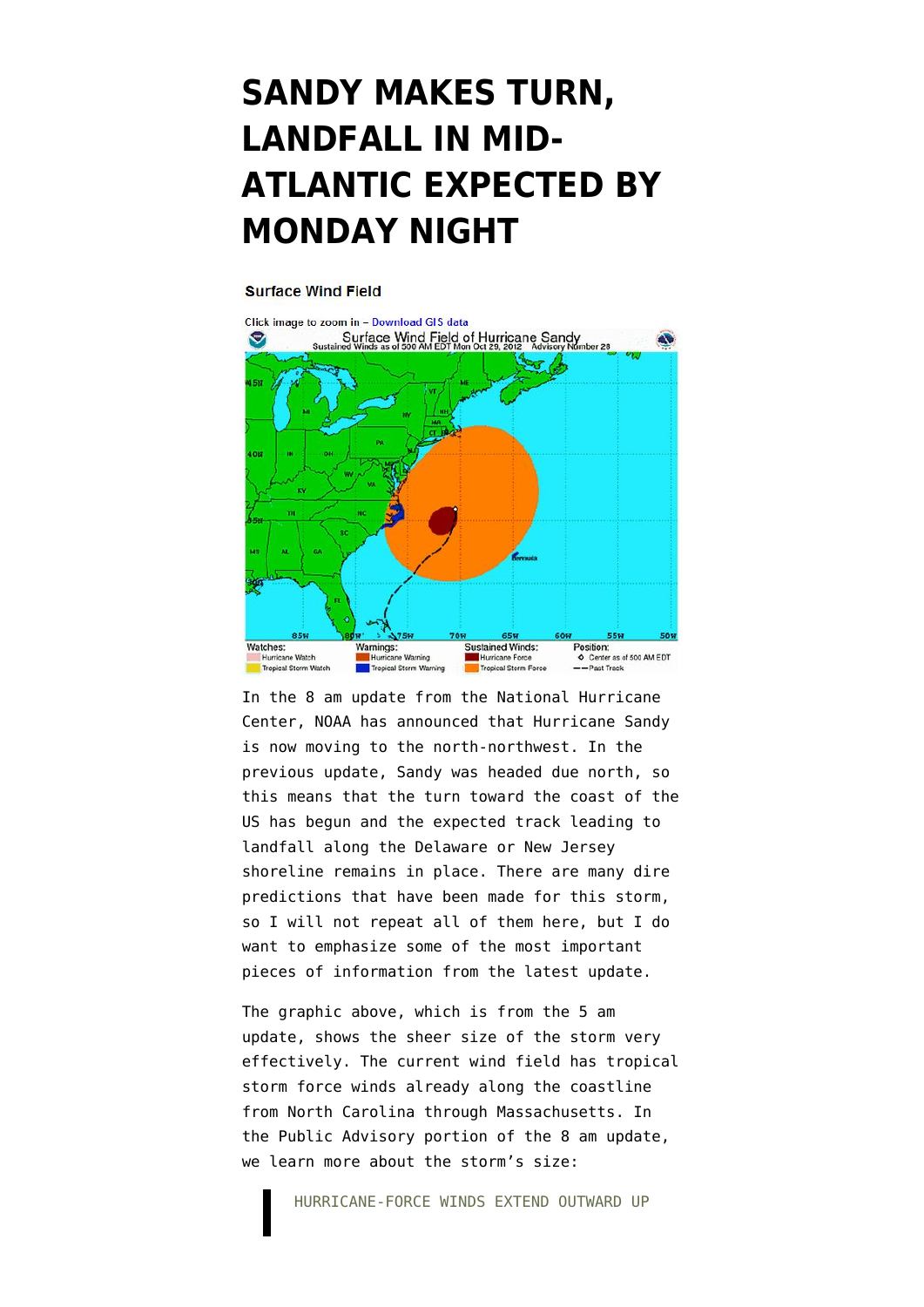TO 175 MILES…280 KM…FROM THE CENTER…AND TROPICAL-STORM-FORCE WINDS EXTEND OUTWARD UP TO 485 MILES…780 KM.

That means that the red oval of hurricane force winds in the graphic has a diameter of 350 miles. In other words, a 350 mile stretch of coastline is due to receive hurricane force winds. Similarly, the orange oval of tropical storm force winds has a diameter of 570 miles, an almost unheard of size for a storm anywhere on the US East Coast.

Besides the expected wind damage, though, this storm is likely to produce very significant storm surge flooding. At [this link](http://www.nhc.noaa.gov/refresh/graphics_at3+shtml/092341.shtml?gm_psurge#contents), NOAA allows the user to plug in a selected storm surge height and then see the probability of the surge exceeding that value. I plugged in a five foot storm surge and got the following map:



The five foot storm surge is important, because that would be the level at which it is possible that water could begin to flood the New York subway system, which would be estimated to cause billions of dollars in damage. From [Jeff Masters](http://www.wunderground.com/blog/JeffMasters/article.html) [at Weather Underground](http://www.wunderground.com/blog/JeffMasters/article.html) (emphasis in the original):

> Sandy is now forecast to bring a nearrecord storm surge of 6 – 11 feet to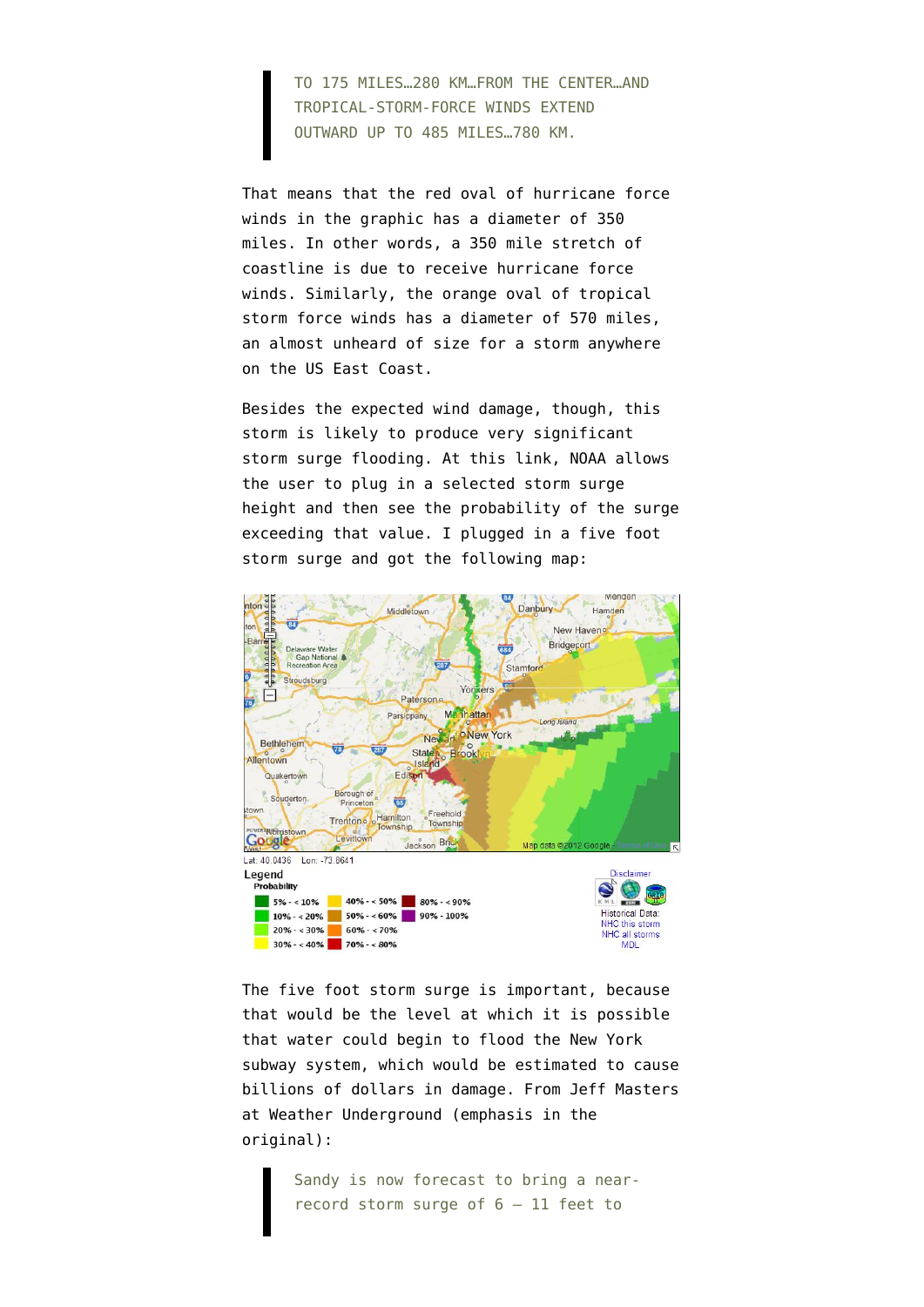Northern New Jersey and Long Island Sound, including the New York City Harbor. This storm surge has the potential to cause many billions of dollars in damage if it hits near high tide at 9 pm EDT on Monday. The full moon is on Monday, which means astronomical high tide will be about 5% higher than the average high tide for the month. This will add another  $2 - 3$ " to water levels. Fortunately, Sandy is now predicted to make a fairly rapid approach to the coast, meaning that the peak storm surge will not affect the coast for multiple high tide cycles. Sandy's storm surge will be capable of overtopping the flood walls in Manhattan, which are only five feet above mean sea level. On August 28, 2011, Tropical Storm Irene brought a storm surge of 4.13′ and a storm tide of 9.5′ above MLLW to Battery Park on the south side of Manhattan. The waters poured over the flood walls into Lower Manhattan, but came  $8 - 12^{\circ}$  shy of being able to flood the New York City subway system. According to the latest storm surge forecast for NYC from NHC, Sandy's storm surge is expected to be at least a foot higher than Irene's. If the peak surge arrives near Monday evening's high tide at 9 pm EDT, a portion of New York City's subway system could flood, resulting in billions of dollars in damage. I give a 50% chance that Sandy's storm surge will end up flooding a portion of the New York City subway system.

Unfortunately, the 8 am NHC advisory contradicts Masters on the point of only one tide cycle being affected by the storm surge:

> ELEVATED WATER LEVELS COULD SPAN MULTIPLE TIDE CYCLES RESULTING IN REPEATED AND EXTENDED PERIODS OF COASTAL